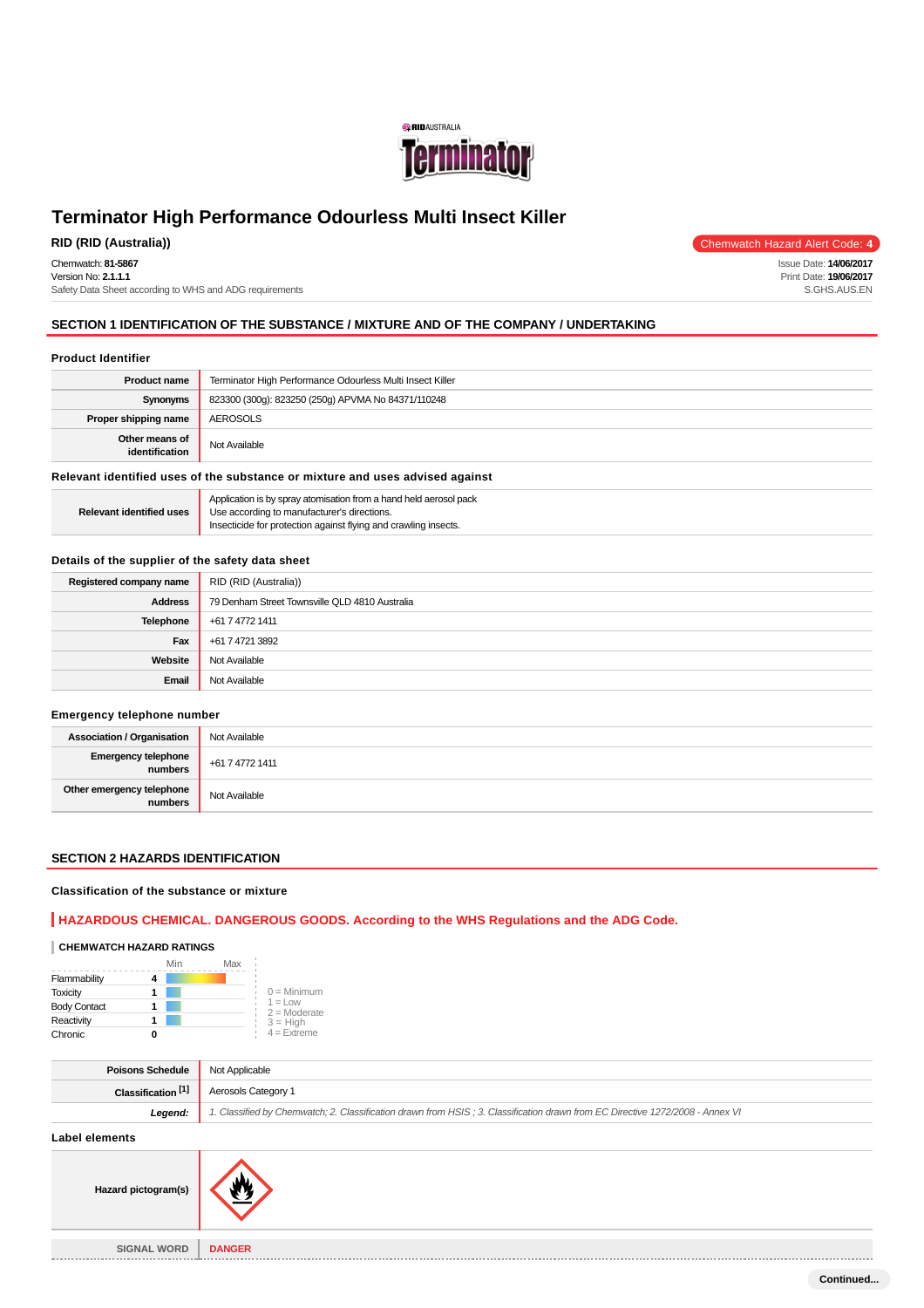#### **Hazard statement(s)**

| H <sub>222</sub> | Extremelv flammable aerosol.                          |
|------------------|-------------------------------------------------------|
| AUH044           | Risk of explosion if heated under confinement         |
| <b>AUH066</b>    | Repeated exposure may cause skin dryness and cracking |

## **Supplementary statement(s)**

Not Applicable

#### **Precautionary statement(s) Prevention**

| P210             | Keep away from heat/sparks/open flames/hot surfaces. - No smoking. |
|------------------|--------------------------------------------------------------------|
| P <sub>211</sub> | Do not spray on an open flame or other ignition source.            |
| P <sub>251</sub> | Pressurized container: Do not pierce or burn, even after use.      |

#### **Precautionary statement(s) Response**

Not Applicable

#### **Precautionary statement(s) Storage**

| $-144$<br>7410+ | `/122 °F.<br>Pro.<br>ect from s<br>unliar<br>המיו ולה<br>הז ARC<br>not<br>expo<br>ueralures exceediri<br>the contract of the contract of the contract of the contract of the contract of<br>- 1 |
|-----------------|-------------------------------------------------------------------------------------------------------------------------------------------------------------------------------------------------|
|-----------------|-------------------------------------------------------------------------------------------------------------------------------------------------------------------------------------------------|

#### **Precautionary statement(s) Disposal**

Not Applicable

#### **SECTION 3 COMPOSITION / INFORMATION ON INGREDIENTS**

#### **Substances**

See section below for composition of Mixtures

#### **Mixtures**

| <b>CAS No</b> | %[weight] | Name                                       |
|---------------|-----------|--------------------------------------------|
| 584-79-2      | $0 - 1$   | allethrin                                  |
| 51186-88-0    | $0 - 1$   | d-phenothrin                               |
| 7696-12-0     | $0 - 1$   | tetramethrin                               |
| 64742-48-9.   | 10-30     | naphtha petroleum, heavy, hydrotreated     |
|               | balance   | Ingredients determined not to be hazardous |
| 68476-85-7.   | 30-90     | hydrocarbon propellant                     |
|               |           | as                                         |
| 74-98-6       |           | propane                                    |
| 106-97-8.     |           | butane                                     |

#### **SECTION 4 FIRST AID MEASURES**

#### **Description of first aid measures**

| <b>Eye Contact</b>  | If aerosols come in contact with the eyes:<br>Inmediately hold the eyelids apart and flush the eye continuously for at least 15 minutes with fresh running water.<br>Ensure complete irrigation of the eye by keeping eyelids apart and away from eye and moving the eyelids by occasionally lifting the upper and lower lids.<br>Transport to hospital or doctor without delay.<br>► Removal of contact lenses after an eye injury should only be undertaken by skilled personnel.                                                           |
|---------------------|-----------------------------------------------------------------------------------------------------------------------------------------------------------------------------------------------------------------------------------------------------------------------------------------------------------------------------------------------------------------------------------------------------------------------------------------------------------------------------------------------------------------------------------------------|
| <b>Skin Contact</b> | If solids or aerosol mists are deposited upon the skin:<br>Flush skin and hair with running water (and soap if available).<br>Remove any adhering solids with industrial skin cleansing cream.<br>DO NOT use solvents.<br>▶ Seek medical attention in the event of irritation.                                                                                                                                                                                                                                                                |
| Inhalation          | If aerosols, fumes or combustion products are inhaled:<br>$\triangleright$ Remove to fresh air.<br>Lay patient down. Keep warm and rested.<br>► Prostheses such as false teeth, which may block airway, should be removed, where possible, prior to initiating first aid procedures.<br>If breathing is shallow or has stopped, ensure clear airway and apply resuscitation, preferably with a demand valve resuscitator, bag-valve mask device, or<br>pocket mask as trained. Perform CPR if necessary.<br>Transport to hospital, or doctor. |
| Ingestion           | Avoid giving milk or oils.<br>Avoid giving alcohol.<br>Not considered a normal route of entry.<br>If spontaneous vomiting appears imminent or occurs, hold patient's head down, lower than their hips to help avoid possible aspiration of vomitus.                                                                                                                                                                                                                                                                                           |

## **Indication of any immediate medical attention and special treatment needed**

For acute or short term repeated exposures to petroleum distillates or related hydrocarbons:

- Primary threat to life, from pure petroleum distillate ingestion and/or inhalation, is respiratory failure.
- Patients should be quickly evaluated for signs of respiratory distress (e.g. cyanosis, tachypnoea, intercostal retraction, obtundation) and given oxygen. Patients with inadequate tidal volumes or poor arterial blood gases (pO2 50 mm Hg) should be intubated.
- Arrhythmias complicate some hydrocarbon ingestion and/or inhalation and electrocardiographic evidence of myocardial injury has been reported; intravenous lines and cardiac monitors should be established in obviously symptomatic patients. The lungs excrete inhaled solvents, so that hyperventilation improves clearance.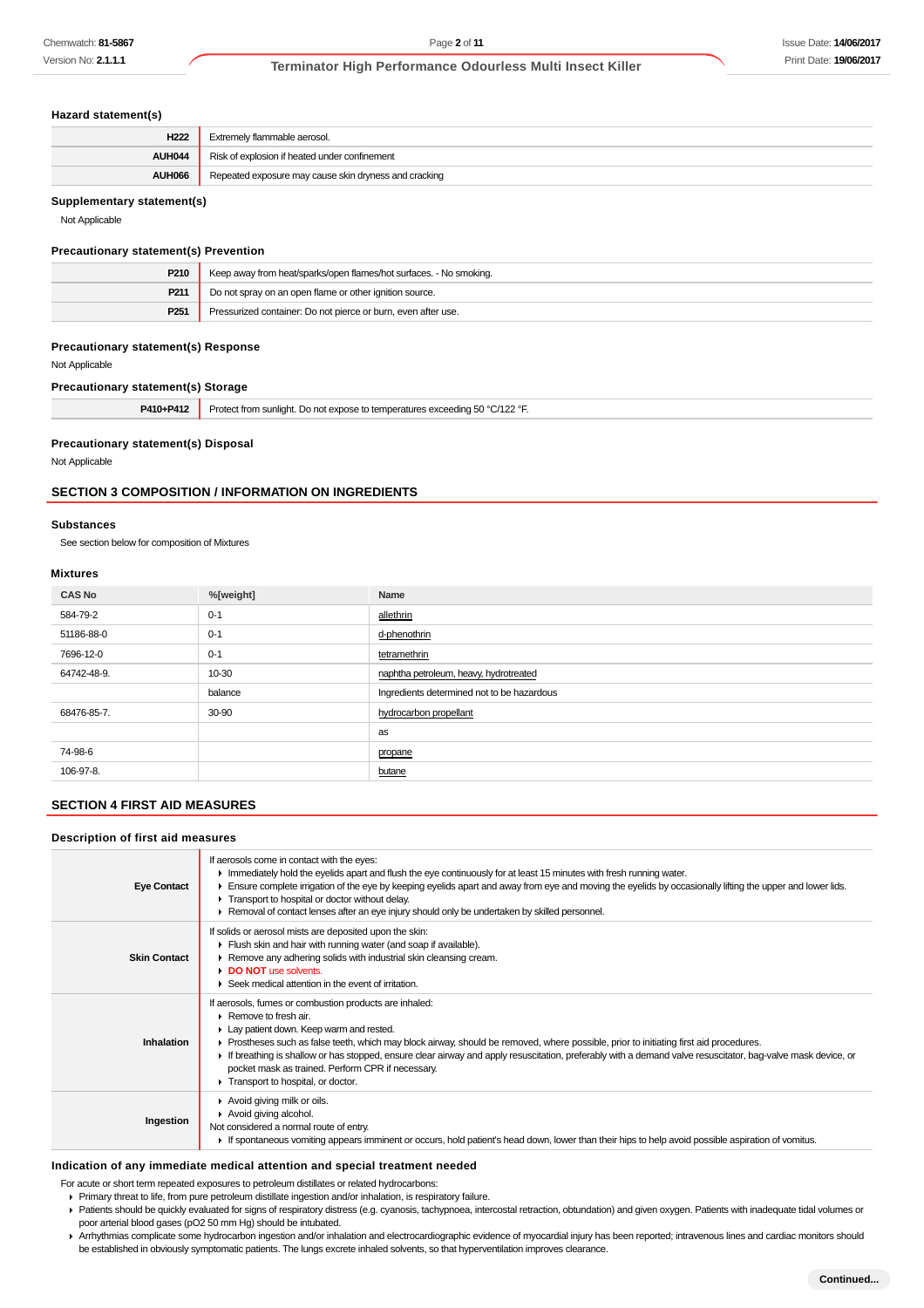A chest x-ray should be taken immediately after stabilisation of breathing and circulation to document aspiration and detect the presence of pneumothorax.

Epinephrine (adrenalin) is not recommended for treatment of bronchospasm because of potential myocardial sensitisation to catecholamines. Inhaled cardioselective bronchodilators (e.g. Alupent, Salbutamol) are the preferred agents, with aminophylline a second choice.

Lavage is indicated in patients who require decontamination; ensure use of cuffed endotracheal tube in adult patients. [Ellenhorn and Barceloux: Medical Toxicology]

Treat symptomatically.

- For chronic or short term repeated exposures to pyrethrum and synthetic pyrethroids:
- Mammalian toxicity of pyrethrum and synthetic pyrethroids is low, in part because of poor bioavailability and a large first pass extraction by the liver.
- The most common adverse reaction results from the potent sensitising effects of pyrethrins.
- ▶ Clinical manifestations of exposure include contact dermatitis (erythema, vesiculation, bullae); anaphylactoid reactions (pallor, tachycardia, diaphoresis) and asthma. [Ellenhorn Barceloux] ▶ In cases of skin contact, it has been reported that topical application of Vitamin E Acetate (alpha-tocopherol acetate) has been found to have high therapeutic value, eliminating almost all skin pain associated with exposure to synthetic pyrethroids. [Incitec]

#### **SECTION 5 FIREFIGHTING MEASURES**

#### **Extinguishing media**

**SMALL FIRE:**

Water spray, dry chemical or CO2 **LARGE FIRE:**

Water spray or fog.

#### **Special hazards arising from the substrate or mixture**

| <b>Fire Incompatibility</b>    | Avoid contamination with oxidising agents i.e. nitrates, oxidising acids, chlorine bleaches, pool chlorine etc. as ignition may result                                                                                                                                                                                                                                                                                                                                                                     |  |  |
|--------------------------------|------------------------------------------------------------------------------------------------------------------------------------------------------------------------------------------------------------------------------------------------------------------------------------------------------------------------------------------------------------------------------------------------------------------------------------------------------------------------------------------------------------|--|--|
| <b>Advice for firefighters</b> |                                                                                                                                                                                                                                                                                                                                                                                                                                                                                                            |  |  |
| <b>Fire Fighting</b>           | Alert Fire Brigade and tell them location and nature of hazard.<br>• May be violently or explosively reactive.<br>▶ Wear breathing apparatus plus protective gloves.<br>• Prevent, by any means available, spillage from entering drains or water course.                                                                                                                                                                                                                                                  |  |  |
| <b>Fire/Explosion Hazard</b>   | Liquid and vapour are highly flammable.<br>▶ Severe fire hazard when exposed to heat or flame.<br>• Vapour forms an explosive mixture with air.<br>Severe explosion hazard, in the form of vapour, when exposed to flame or spark.<br>Combustion products include:<br>carbon monoxide (CO)<br>carbon dioxide (CO2)<br>other pyrolysis products typical of burning organic material.<br><b>Contains low boiling substance:</b> Closed containers may rupture due to pressure buildup under fire conditions. |  |  |
| <b>HAZCHEM</b>                 | Not Applicable                                                                                                                                                                                                                                                                                                                                                                                                                                                                                             |  |  |

#### **SECTION 6 ACCIDENTAL RELEASE MEASURES**

## **Personal precautions, protective equipment and emergency procedures**

See section 8

#### **Environmental precautions**

See section 12

### **Methods and material for containment and cleaning up**

| <b>Minor Spills</b> | Clean up all spills immediately.<br>Avoid breathing vapours and contact with skin and eyes.<br>Wear protective clothing, impervious gloves and safety glasses.<br>Shut off all possible sources of ignition and increase ventilation. |
|---------------------|---------------------------------------------------------------------------------------------------------------------------------------------------------------------------------------------------------------------------------------|
| <b>Major Spills</b> | Clear area of personnel and move upwind.<br>Alert Fire Brigade and tell them location and nature of hazard.<br>• May be violently or explosively reactive.<br>Wear breathing apparatus plus protective gloves.                        |

Personal Protective Equipment advice is contained in Section 8 of the SDS.

### **SECTION 7 HANDLING AND STORAGE**

#### **Precautions for safe handling**

| Safe handling     | The conductivity of this material may make it a static accumulator., A liquid is typically considered nonconductive if its conductivity is below 100 pS/m and is<br>considered semi-conductive if its conductivity is below 10 000 pS/m., Whether a liquid is nonconductive or semi-conductive, the precautions are the same., A<br>number of factors, for example liquid temperature, presence of contaminants, and anti-static additives can greatly influence the conductivity of a liquid.<br>Avoid all personal contact, including inhalation.<br>▶ Wear protective clothing when risk of exposure occurs.<br>$\blacktriangleright$ Use in a well-ventilated area.<br>Prevent concentration in hollows and sumps. |
|-------------------|------------------------------------------------------------------------------------------------------------------------------------------------------------------------------------------------------------------------------------------------------------------------------------------------------------------------------------------------------------------------------------------------------------------------------------------------------------------------------------------------------------------------------------------------------------------------------------------------------------------------------------------------------------------------------------------------------------------------|
| Other information | Keep dry to avoid corrosion of cans. Corrosion may result in container perforation and internal pressure may eject contents of can<br>Store in original containers in approved flammable liquid storage area.<br>DO NOT store in pits, depressions, basements or areas where vapours may be trapped.<br>• No smoking, naked lights, heat or ignition sources.<br>Keep containers securely sealed.                                                                                                                                                                                                                                                                                                                      |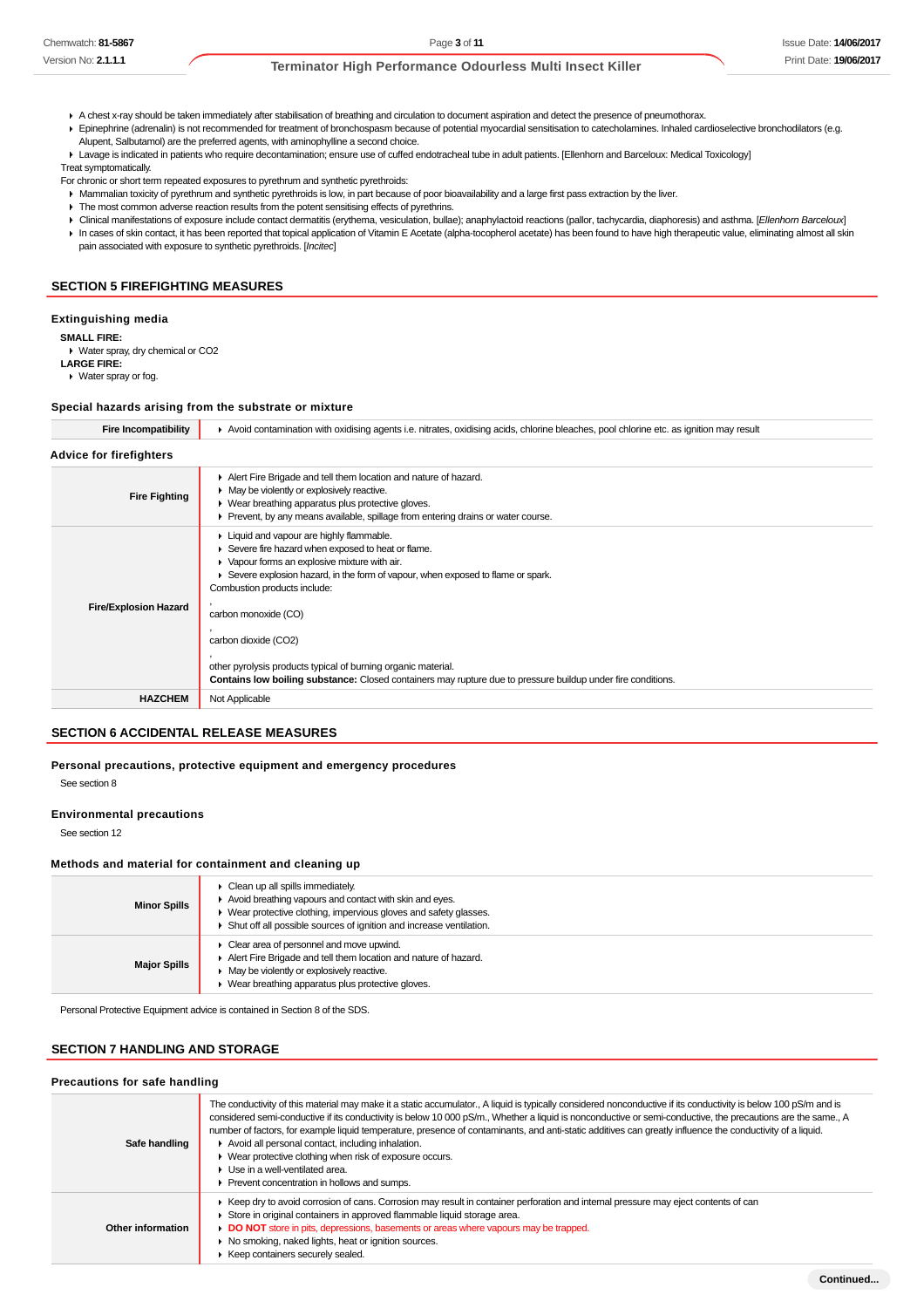**Continued...**

## **Terminator High Performance Odourless Multi Insect Killer**

## **Conditions for safe storage, including any incompatibilities**



**X** — Must not be stored together<br>**0** — May be stored together with

**0** — May be stored together with specific preventions

**+** — May be stored together

## **SECTION 8 EXPOSURE CONTROLS / PERSONAL PROTECTION**

## **Control parameters**

## **OCCUPATIONAL EXPOSURE LIMITS (OEL)**

### **INGREDIENT DATA**

| Source                       | Ingredient             | <b>Material name</b>          | <b>TWA</b>            | <b>STEL</b>   | Peak          | <b>Notes</b>  |
|------------------------------|------------------------|-------------------------------|-----------------------|---------------|---------------|---------------|
| Australia Exposure Standards | hydrocarbon propellant | LPG (liquified petroleum gas) | 1800 mg/m3 / 1000 ppm | Not Available | Not Available | Not Available |
| Australia Exposure Standards | propane                | Propane                       | Not Available         | Not Available | Not Available | Asphyxiant    |
| Australia Exposure Standards | butane                 | <b>Butane</b>                 | 1900 mg/m3 / 800 ppm  | Not Available | Not Available | Not Available |

## **EMERGENCY LIMITS**

| Ingredient                                | <b>Material name</b>                          | TEEL-1 |                     | TEEL-2        | TEEL-3        |
|-------------------------------------------|-----------------------------------------------|--------|---------------------|---------------|---------------|
| naphtha petroleum, heavy,<br>hydrotreated | Naphtha, hydrotreated heavy; (Isopar L-rev 2) |        | 350 mg/m3           | 1,800 mg/m3   | 40,000 mg/m3  |
| hydrocarbon propellant                    | Liquified petroleum gas; (L.P.G.)             |        | 65,000 ppm          | 2.30E+05 ppm  | 4.00E+05 ppm  |
| propane                                   | Propane                                       |        | Not Available       | Not Available | Not Available |
| butane                                    | <b>Butane</b>                                 |        | Not Available       | Not Available | Not Available |
|                                           |                                               |        |                     |               |               |
| Ingredient                                | <b>Original IDLH</b>                          |        | <b>Revised IDLH</b> |               |               |
| allethrin                                 | Not Available                                 |        | Not Available       |               |               |
| d-phenothrin                              | Not Available                                 |        | Not Available       |               |               |
| tetramethrin                              | Not Available                                 |        | Not Available       |               |               |
| naphtha petroleum, heavy,<br>hydrotreated | Not Available                                 |        | Not Available       |               |               |
| hydrocarbon propellant                    | 19,000 [LEL] ppm                              |        | 2,000 [LEL] ppm     |               |               |
| propane                                   | 20,000 [LEL] ppm                              |        | 2,100 [LEL] ppm     |               |               |
| butane                                    | Not Available                                 |        | Not Available       |               |               |
|                                           |                                               |        |                     |               |               |

#### **Exposure controls**

| Appropriate engineering<br>controls | Engineering controls are used to remove a hazard or place a barrier between the worker and the hazard. Well-designed engineering controls can be highly<br>effective in protecting workers and will typically be independent of worker interactions to provide this high level of protection.<br>The basic types of engineering controls are:<br>Process controls which involve changing the way a job activity or process is done to reduce the risk.<br>Enclosure and/or isolation of emission source which keeps a selected hazard "physically" away from the worker and ventilation that strategically "adds" and<br>"removes" air in the work environment.    |
|-------------------------------------|--------------------------------------------------------------------------------------------------------------------------------------------------------------------------------------------------------------------------------------------------------------------------------------------------------------------------------------------------------------------------------------------------------------------------------------------------------------------------------------------------------------------------------------------------------------------------------------------------------------------------------------------------------------------|
| <b>Personal protection</b>          |                                                                                                                                                                                                                                                                                                                                                                                                                                                                                                                                                                                                                                                                    |
| Eye and face protection             | Safety glasses with side shields.<br>Chemical goggles.<br>• Contact lenses may pose a special hazard; soft contact lenses may absorb and concentrate irritants. A written policy document, describing the wearing of<br>lenses or restrictions on use, should be created for each workplace or task.<br>No special equipment for minor exposure i.e. when handling small quantities.<br><b>OTHERWISE:</b> For potentially moderate or heavy exposures:<br>Safety glasses with side shields.<br>▶ NOTE: Contact lenses pose a special hazard; soft lenses may absorb irritants and ALL lenses concentrate them.<br>$\triangleright$ Close fitting gas tight googles |
| <b>Skin protection</b>              | See Hand protection below                                                                                                                                                                                                                                                                                                                                                                                                                                                                                                                                                                                                                                          |
| Hands/feet protection               | NOTE:<br>The material may produce skin sensitisation in predisposed individuals. Care must be taken, when removing gloves and other protective equipment, to avoid<br>all possible skin contact.<br>• Contaminated leather items, such as shoes, belts and watch-bands should be removed and destroyed.<br>• No special equipment needed when handling small quantities.<br>OTHERWISE:<br>For potentially moderate exposures:                                                                                                                                                                                                                                      |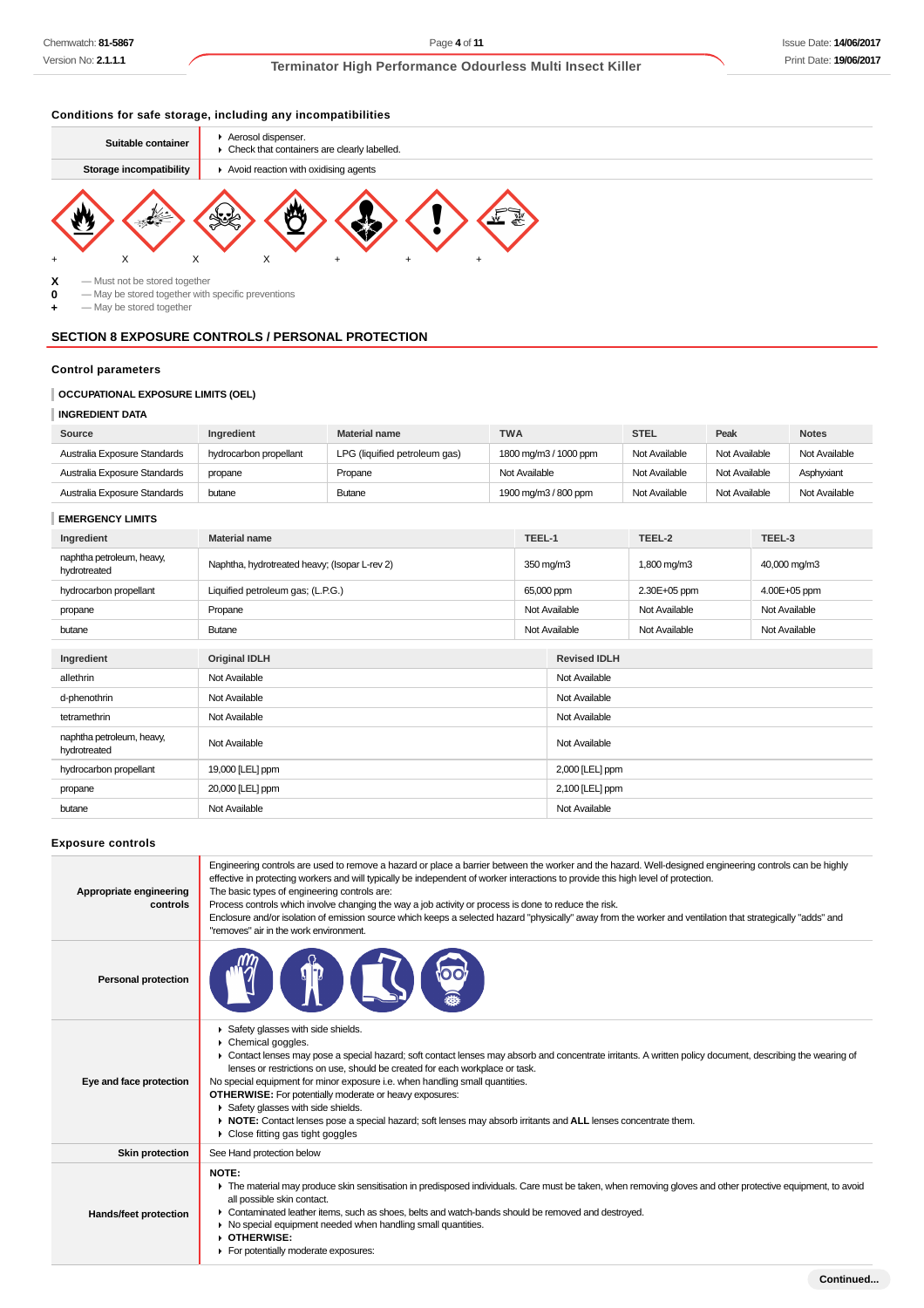|                        | ▶ Wear general protective gloves, eg. light weight rubber gloves.<br>For potentially heavy exposures:<br>• Wear chemical protective gloves, eq. PVC. and safety footwear.                                                                                                                                                                                                                                                                                                                                                                                                                                                   |
|------------------------|-----------------------------------------------------------------------------------------------------------------------------------------------------------------------------------------------------------------------------------------------------------------------------------------------------------------------------------------------------------------------------------------------------------------------------------------------------------------------------------------------------------------------------------------------------------------------------------------------------------------------------|
| <b>Body protection</b> | See Other protection below                                                                                                                                                                                                                                                                                                                                                                                                                                                                                                                                                                                                  |
| Other protection       | No special equipment needed when handling small quantities.<br><b>OTHERWISE:</b><br>$\triangleright$ Overalls.<br>Skin cleansing cream.<br>$\triangleright$ Evewash unit.<br>• The clothing worn by process operators insulated from earth may develop static charges far higher (up to 100 times) than the minimum ignition energies for<br>various flammable gas-air mixtures. This holds true for a wide range of clothing materials including cotton.<br>► Avoid dangerous levels of charge by ensuring a low resistivity of the surface material worn outermost.<br>BRETHERICK: Handbook of Reactive Chemical Hazards. |
| Thermal hazards        | Not Available                                                                                                                                                                                                                                                                                                                                                                                                                                                                                                                                                                                                               |

#### **Respiratory protection**

Type AX-P Filter of sufficient capacity. (AS/NZS 1716 & 1715, EN 143:2000 & 149:2001, ANSI Z88 or national equivalent)

Where the concentration of gas/particulates in the breathing zone, approaches or exceeds the "Exposure Standard" (or ES), respiratory protection is required. Degree of protection varies with both face-piece and Class of filter; the nature of protection varies with Type of filter.

| <b>Required Minimum Protection Factor</b> | <b>Half-Face Respirator</b> | <b>Full-Face Respirator</b> | <b>Powered Air Respirator</b> |
|-------------------------------------------|-----------------------------|-----------------------------|-------------------------------|
| up to $10 \times ES$                      | AX-AUS P2                   |                             | AX-PAPR-AUS / Class 1 P2      |
| up to $50 \times ES$                      |                             | AX-AUS / Class 1 P2         |                               |
| up to $100 \times ES$                     |                             | AX-2 P2                     | AX-PAPR-2 P2 ^                |

#### ^ - Full-face

A(All classes) = Organic vapours, B AUS or B1 = Acid gasses, B2 = Acid gas or hydrogen cyanide(HCN), B3 = Acid gas or hydrogen cyanide(HCN), E = Sulfur dioxide(SO2), G = Agricultural chemicals, K = Ammonia(NH3), Hg = Mercury, NO = Oxides of nitrogen, MB = Methyl bromide, AX = Low boiling point organic compounds(below 65 degC)

Cartridge respirators should never be used for emergency ingress or in areas of unknown vapour concentrations or oxygen content. The wearer must be warned to leave the contaminated area immediately on detecting any odours through the respirator. The odour may indicate that the mask is not functioning properly, that the vapour concentration is too high, or that the mask is not properly fitted. Because of these limitations, only restricted use of cartridge respirators is considered appropriate.

Aerosols, in common with most vapours/ mists, should never be used in confined spaces without adequate ventilation. Aerosols, containing agents designed to enhance or mask smell, have triggered allergic reactions in predisposed individuals.

### **SECTION 9 PHYSICAL AND CHEMICAL PROPERTIES**

#### **Information on basic physical and chemical properties**

| Appearance                                      |                          | Supplied as an aerosol pack. Contents under PRESSURE. Contains highly flammable hydrocarbon propellant.<br>Clear liquid as a fine clear spray with a solvent-like odour; not miscible with water. Ilgnition temperature = 494-600C |                |
|-------------------------------------------------|--------------------------|------------------------------------------------------------------------------------------------------------------------------------------------------------------------------------------------------------------------------------|----------------|
|                                                 |                          |                                                                                                                                                                                                                                    |                |
| <b>Physical state</b>                           | Liquid                   | Relative density (Water = $1$ )                                                                                                                                                                                                    | 0.58 approx    |
| Odour                                           | Not Available            | <b>Partition coefficient</b><br>n-octanol / water                                                                                                                                                                                  | Not Available  |
| <b>Odour threshold</b>                          | Not Available            | Auto-ignition temperature<br>$(^{\circ}C)$                                                                                                                                                                                         | Not Available  |
| pH (as supplied)                                | Not Available            | Decomposition<br>temperature                                                                                                                                                                                                       | Not Available  |
| Melting point / freezing<br>point (°C)          | Not Available            | Viscosity (cSt)                                                                                                                                                                                                                    | Not Available  |
| Initial boiling point and<br>boiling range (°C) | $-42$ to 0               | Molecular weight (g/mol)                                                                                                                                                                                                           | Not Applicable |
| Flash point (°C)                                | $-104$ to $-60$          | <b>Taste</b>                                                                                                                                                                                                                       | Not Available  |
| <b>Evaporation rate</b>                         | Not Available            | <b>Explosive properties</b>                                                                                                                                                                                                        | Not Available  |
| Flammability                                    | <b>HIGHLY FLAMMABLE.</b> | <b>Oxidising properties</b>                                                                                                                                                                                                        | Not Available  |
| Upper Explosive Limit (%)                       | 9.6                      | Surface Tension (dyn/cm or<br>$mN/m$ )                                                                                                                                                                                             | Not Available  |
| Lower Explosive Limit (%)                       | 1.5                      | <b>Volatile Component (%vol)</b>                                                                                                                                                                                                   | Not Available  |
| Vapour pressure (kPa)                           | Not Available            | Gas group                                                                                                                                                                                                                          | Not Available  |
| Solubility in water (q/L)                       | Immiscible               | pH as a solution (1%)                                                                                                                                                                                                              | Not Available  |
| Vapour density (Air = 1)                        | Not Available            | VOC g/L                                                                                                                                                                                                                            | Not Available  |

## **SECTION 10 STABILITY AND REACTIVITY**

| Reactivity                                   | See section 7                                                                                                                    |
|----------------------------------------------|----------------------------------------------------------------------------------------------------------------------------------|
| <b>Chemical stability</b>                    | Elevated temperatures.<br>Presence of open flame.<br>▶ Product is considered stable.<br>Hazardous polymerisation will not occur. |
| <b>Possibility of hazardous</b><br>reactions | See section 7                                                                                                                    |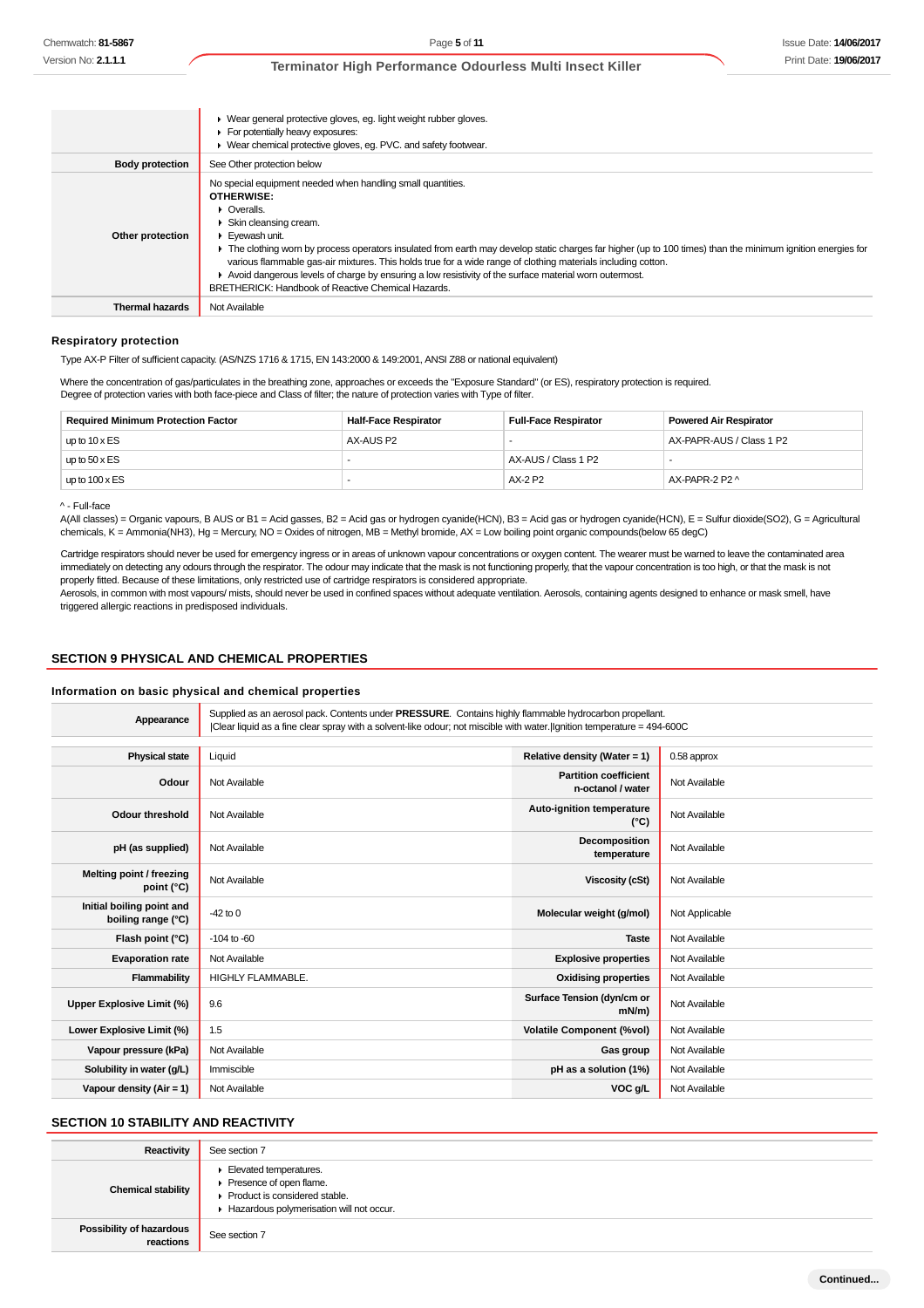| <b>Conditions to avoid</b>          | See section 7 |
|-------------------------------------|---------------|
| Incompatible materials              | See section 7 |
| Hazardous decomposition<br>products | See section 5 |
|                                     |               |

## **SECTION 11 TOXICOLOGICAL INFORMATION**

## **Information on toxicological effects**

| Inhaled                                                                              | Inhalation of aerosols (mists, fumes), generated by the material during the course of normal handling, may be damaging to the health of the individual.<br>There is some evidence to suggest that the material can cause respiratory irritation in some persons. The body's response to such irritation can cause further<br>lung damage.<br>This material, like natural pyrethrins, may cause central stimulation with nausea, vomiting, stomach upset, diarrhoea, hypersensitivity, inco-ordination, tremors,<br>muscle paralysis, convulsion, coma and respiratory failure. There may be aggressive behaviour, tremor and weakness.<br>Inhalation of high concentrations of gas/vapour causes lung irritation with coughing and nausea, central nervous depression with headache and dizziness,<br>slowing of reflexes, fatigue and inco-ordination.<br>Central nervous system (CNS) depression may include general discomfort, symptoms of giddiness, headache, dizziness, nausea, anaesthetic effects, slowed<br>reaction time, slurred speech and may progress to unconsciousness. Serious poisonings may result in respiratory depression and may be fatal.<br>Material is highly volatile and may quickly form a concentrated atmosphere in confined or unventilated areas. The vapour may displace and replace air in<br>breathing zone, acting as a simple asphyxiant. This may happen with little warning of overexposure.<br>The use of a quantity of material in an unventilated or confined space may result in increased exposure and an irritating atmosphere developing. Before starting<br>consider control of exposure by mechanical ventilation. |                                                                                                                                                             |
|--------------------------------------------------------------------------------------|----------------------------------------------------------------------------------------------------------------------------------------------------------------------------------------------------------------------------------------------------------------------------------------------------------------------------------------------------------------------------------------------------------------------------------------------------------------------------------------------------------------------------------------------------------------------------------------------------------------------------------------------------------------------------------------------------------------------------------------------------------------------------------------------------------------------------------------------------------------------------------------------------------------------------------------------------------------------------------------------------------------------------------------------------------------------------------------------------------------------------------------------------------------------------------------------------------------------------------------------------------------------------------------------------------------------------------------------------------------------------------------------------------------------------------------------------------------------------------------------------------------------------------------------------------------------------------------------------------------------------------------------------------------------|-------------------------------------------------------------------------------------------------------------------------------------------------------------|
|                                                                                      | <b>WARNING:</b> Intentional misuse by concentrating/inhaling contents may be lethal.                                                                                                                                                                                                                                                                                                                                                                                                                                                                                                                                                                                                                                                                                                                                                                                                                                                                                                                                                                                                                                                                                                                                                                                                                                                                                                                                                                                                                                                                                                                                                                                 |                                                                                                                                                             |
| Ingestion                                                                            | Accidental ingestion of the material may be damaging to the health of the individual.<br>Overexposure is unlikely in this form.<br>70 kg man (1430 mg/kg).<br>Not normally a hazard due to physical form of product.<br>Considered an unlikely route of entry in commercial/industrial environments<br>Ingestion of petroleum hydrocarbons can irritate the pharynx, oesophagus, stomach and small intestine, and cause swellings and ulcers of the mucous.<br>Symptoms include a burning mouth and throat; larger amounts can cause nausea and vomiting, narcosis, weakness, dizziness, slow and shallow breathing,<br>abdominal swelling, unconsciousness and convulsions.                                                                                                                                                                                                                                                                                                                                                                                                                                                                                                                                                                                                                                                                                                                                                                                                                                                                                                                                                                                         | Ingestion of pyrethrins may produce nausea, vomiting, headache, muscle tremors, shock and perhaps death. Its fatal human dose is estimated at 100 grams per |
| <b>Skin Contact</b>                                                                  | The material is not thought to be a skin irritant (as classified by EC Directives using animal models). Temporary discomfort, however, may result from<br>prolonged dermal exposures.<br>Repeated exposure may cause skin cracking, flaking or drying following normal handling and use.<br>Skin contact with the material may damage the health of the individual; systemic effects may result following absorption.<br>inhalation can occur; the liver and kidney may be damaged.<br>Spray mist may produce discomfort<br>Open cuts, abraded or irritated skin should not be exposed to this material                                                                                                                                                                                                                                                                                                                                                                                                                                                                                                                                                                                                                                                                                                                                                                                                                                                                                                                                                                                                                                                              | Skin contact with natural pyrethrins may cause severe inflammation, hayfever and asthma. If they are absorbed through the skin, the same toxic effects as   |
| Eye                                                                                  | There is some evidence to suggest that this material can cause eye irritation and damage in some persons.<br>Not considered to be a risk because of the extreme volatility of the gas.<br>Direct eye contact with petroleum hydrocarbons can be painful, and the corneal epithelium may be temporarily damaged. Aromatic species can cause irritation<br>and excessive tear secretion.                                                                                                                                                                                                                                                                                                                                                                                                                                                                                                                                                                                                                                                                                                                                                                                                                                                                                                                                                                                                                                                                                                                                                                                                                                                                               |                                                                                                                                                             |
| <b>Chronic</b>                                                                       | Ample evidence from experiments exists that there is a suspicion this material directly reduces fertility.<br>Prolonged or repeated skin contact may cause drying with cracking, irritation and possible dermatitis following.<br>Substance accumulation, in the human body, may occur and may cause some concern following repeated or long-term occupational exposure.<br>There is some evidence that inhaling this product is more likely to cause a sensitisation reaction in some persons compared to the general population.<br>There is limited evidence that, skin contact with this product is more likely to cause a sensitisation reaction in some persons compared to the general<br>population.<br>Chronic poisoning by natural pyrethrins may result in convulsion, paralysis with extreme muscle tone, rapid and uneven heart beat, liver and kidney damage, or<br>death. Natural pyrethrins may cause hypersensitivity especially if past exposure has occurred.<br>Main route of exposure to the gas in the workplace is by inhalation.                                                                                                                                                                                                                                                                                                                                                                                                                                                                                                                                                                                                             |                                                                                                                                                             |
|                                                                                      | Constant or exposure over long periods to mixed hydrocarbons may produce stupor with dizziness, weakness and visual disturbance, weight loss and anaemia,<br>and reduced liver and kidney function. Skin exposure may result in drying and cracking and redness of the skin.<br>Chronic solvent inhalation exposures may result in nervous system impairment and liver and blood changes. [PATTYS]                                                                                                                                                                                                                                                                                                                                                                                                                                                                                                                                                                                                                                                                                                                                                                                                                                                                                                                                                                                                                                                                                                                                                                                                                                                                   |                                                                                                                                                             |
|                                                                                      |                                                                                                                                                                                                                                                                                                                                                                                                                                                                                                                                                                                                                                                                                                                                                                                                                                                                                                                                                                                                                                                                                                                                                                                                                                                                                                                                                                                                                                                                                                                                                                                                                                                                      |                                                                                                                                                             |
| <b>Terminator High</b><br><b>Pertormance Odourless</b><br><b>Multi Insect Killer</b> | <b>TOXICITY</b><br>Not Available                                                                                                                                                                                                                                                                                                                                                                                                                                                                                                                                                                                                                                                                                                                                                                                                                                                                                                                                                                                                                                                                                                                                                                                                                                                                                                                                                                                                                                                                                                                                                                                                                                     | <b>IRRITATION</b><br>Not Available                                                                                                                          |
|                                                                                      |                                                                                                                                                                                                                                                                                                                                                                                                                                                                                                                                                                                                                                                                                                                                                                                                                                                                                                                                                                                                                                                                                                                                                                                                                                                                                                                                                                                                                                                                                                                                                                                                                                                                      |                                                                                                                                                             |
|                                                                                      | <b>TOXICITY</b>                                                                                                                                                                                                                                                                                                                                                                                                                                                                                                                                                                                                                                                                                                                                                                                                                                                                                                                                                                                                                                                                                                                                                                                                                                                                                                                                                                                                                                                                                                                                                                                                                                                      | <b>IRRITATION</b>                                                                                                                                           |
| allethrin                                                                            | dermal (rat) LD50: 2500 mg/kg <sup>[2]</sup><br>Oral (rat) LD50: 430 mg/kg <sup>[2]</sup>                                                                                                                                                                                                                                                                                                                                                                                                                                                                                                                                                                                                                                                                                                                                                                                                                                                                                                                                                                                                                                                                                                                                                                                                                                                                                                                                                                                                                                                                                                                                                                            | Not Available                                                                                                                                               |
|                                                                                      |                                                                                                                                                                                                                                                                                                                                                                                                                                                                                                                                                                                                                                                                                                                                                                                                                                                                                                                                                                                                                                                                                                                                                                                                                                                                                                                                                                                                                                                                                                                                                                                                                                                                      |                                                                                                                                                             |
| d-phenothrin                                                                         | <b>TOXICITY</b><br>Oral (rat) LD50: >10000 mg/kgd <sup>[2]</sup>                                                                                                                                                                                                                                                                                                                                                                                                                                                                                                                                                                                                                                                                                                                                                                                                                                                                                                                                                                                                                                                                                                                                                                                                                                                                                                                                                                                                                                                                                                                                                                                                     | <b>IRRITATION</b><br>Not Available                                                                                                                          |
|                                                                                      |                                                                                                                                                                                                                                                                                                                                                                                                                                                                                                                                                                                                                                                                                                                                                                                                                                                                                                                                                                                                                                                                                                                                                                                                                                                                                                                                                                                                                                                                                                                                                                                                                                                                      |                                                                                                                                                             |
|                                                                                      | <b>TOXICITY</b>                                                                                                                                                                                                                                                                                                                                                                                                                                                                                                                                                                                                                                                                                                                                                                                                                                                                                                                                                                                                                                                                                                                                                                                                                                                                                                                                                                                                                                                                                                                                                                                                                                                      | <b>IRRITATION</b><br>Eye (rabbit) 100 mg/1 h - mild                                                                                                         |
| tetramethrin                                                                         | dermal (rat) LD50: >2500 mg/kg <sup>[2]</sup><br>Oral (rat) LD50: 4640 mg/kg.d <sup>[2]</sup>                                                                                                                                                                                                                                                                                                                                                                                                                                                                                                                                                                                                                                                                                                                                                                                                                                                                                                                                                                                                                                                                                                                                                                                                                                                                                                                                                                                                                                                                                                                                                                        |                                                                                                                                                             |
|                                                                                      |                                                                                                                                                                                                                                                                                                                                                                                                                                                                                                                                                                                                                                                                                                                                                                                                                                                                                                                                                                                                                                                                                                                                                                                                                                                                                                                                                                                                                                                                                                                                                                                                                                                                      |                                                                                                                                                             |
| naphtha petroleum, heavy,                                                            | <b>TOXICITY</b>                                                                                                                                                                                                                                                                                                                                                                                                                                                                                                                                                                                                                                                                                                                                                                                                                                                                                                                                                                                                                                                                                                                                                                                                                                                                                                                                                                                                                                                                                                                                                                                                                                                      | <b>IRRITATION</b>                                                                                                                                           |
| hydrotreated                                                                         | Dermal (rabbit) LD50: >1900 mg/kg <sup>[1]</sup><br>Oral (rat) LD50: >4500 mg/kg <sup>[1]</sup>                                                                                                                                                                                                                                                                                                                                                                                                                                                                                                                                                                                                                                                                                                                                                                                                                                                                                                                                                                                                                                                                                                                                                                                                                                                                                                                                                                                                                                                                                                                                                                      | Not Available                                                                                                                                               |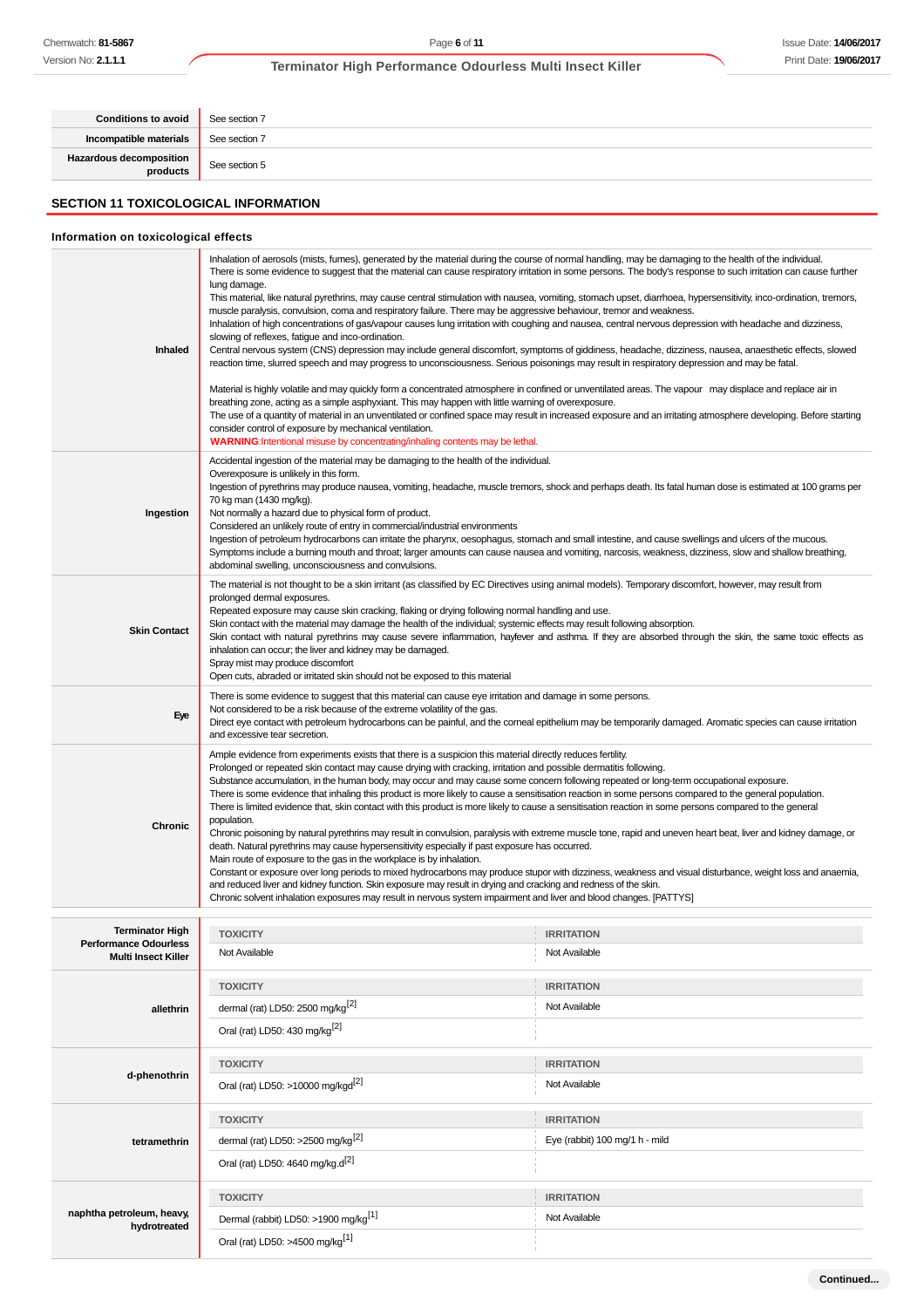| Chemwatch: <b>81-5867</b>                                                                                                     | Page 7 of 11                                                                                                                                                                                                                                                                                                                                                                                                                                                                                                                                                                                                       |                                                             | <b>Issue Date: 14/06/2017</b> |
|-------------------------------------------------------------------------------------------------------------------------------|--------------------------------------------------------------------------------------------------------------------------------------------------------------------------------------------------------------------------------------------------------------------------------------------------------------------------------------------------------------------------------------------------------------------------------------------------------------------------------------------------------------------------------------------------------------------------------------------------------------------|-------------------------------------------------------------|-------------------------------|
| Version No: <b>2.1.1.1</b>                                                                                                    | Terminator High Performance Odourless Multi Insect Killer                                                                                                                                                                                                                                                                                                                                                                                                                                                                                                                                                          |                                                             | Print Date: 19/06/2017        |
|                                                                                                                               |                                                                                                                                                                                                                                                                                                                                                                                                                                                                                                                                                                                                                    |                                                             |                               |
|                                                                                                                               |                                                                                                                                                                                                                                                                                                                                                                                                                                                                                                                                                                                                                    |                                                             |                               |
|                                                                                                                               | <b>TOXICITY</b>                                                                                                                                                                                                                                                                                                                                                                                                                                                                                                                                                                                                    | <b>IRRITATION</b>                                           |                               |
|                                                                                                                               | Inhalation (rat) LC50: >50000 ppm15 min <sup>[1]</sup>                                                                                                                                                                                                                                                                                                                                                                                                                                                                                                                                                             | Not Available                                               |                               |
|                                                                                                                               | Inhalation (rat) LC50: >50000 ppm15 min <sup>[1]</sup>                                                                                                                                                                                                                                                                                                                                                                                                                                                                                                                                                             |                                                             |                               |
| hydrocarbon propellant                                                                                                        | Inhalation (rat) LC50: 35625 ppm15 min <sup>[1]</sup>                                                                                                                                                                                                                                                                                                                                                                                                                                                                                                                                                              |                                                             |                               |
|                                                                                                                               | Inhalation (rat) LC50: 84.6875 mg/l15 min <sup>[1]</sup>                                                                                                                                                                                                                                                                                                                                                                                                                                                                                                                                                           |                                                             |                               |
|                                                                                                                               | Inhalation (rat) LC50: 90.1875 mg/l15 min <sup>[1]</sup>                                                                                                                                                                                                                                                                                                                                                                                                                                                                                                                                                           |                                                             |                               |
|                                                                                                                               | Inhalation (rat) LC50: 90.1875 mg/l15 min <sup>[1]</sup>                                                                                                                                                                                                                                                                                                                                                                                                                                                                                                                                                           |                                                             |                               |
|                                                                                                                               | <b>TOXICITY</b>                                                                                                                                                                                                                                                                                                                                                                                                                                                                                                                                                                                                    | <b>IRRITATION</b>                                           |                               |
|                                                                                                                               | Inhalation (rat) LC50: >50000 ppm15 min <sup>[1]</sup>                                                                                                                                                                                                                                                                                                                                                                                                                                                                                                                                                             | Not Available                                               |                               |
| propane                                                                                                                       | Inhalation (rat) LC50: 35625 ppm15 min <sup>[1]</sup>                                                                                                                                                                                                                                                                                                                                                                                                                                                                                                                                                              |                                                             |                               |
|                                                                                                                               | Inhalation (rat) LC50: 84.6875 mg/l15 min <sup>[1]</sup>                                                                                                                                                                                                                                                                                                                                                                                                                                                                                                                                                           |                                                             |                               |
|                                                                                                                               | Inhalation (rat) LC50: 90.1875 mg/l15 min <sup>[1]</sup>                                                                                                                                                                                                                                                                                                                                                                                                                                                                                                                                                           |                                                             |                               |
|                                                                                                                               | <b>TOXICITY</b>                                                                                                                                                                                                                                                                                                                                                                                                                                                                                                                                                                                                    | <b>IRRITATION</b>                                           |                               |
|                                                                                                                               | Inhalation (rat) LC50: >50000 ppm15 min <sup>[1]</sup>                                                                                                                                                                                                                                                                                                                                                                                                                                                                                                                                                             | Not Available                                               |                               |
| butane                                                                                                                        | Inhalation (rat) LC50: 35625 ppm15 min <sup>[1]</sup>                                                                                                                                                                                                                                                                                                                                                                                                                                                                                                                                                              |                                                             |                               |
|                                                                                                                               | Inhalation (rat) LC50: 84.6875 mg/l15 min <sup>[1]</sup>                                                                                                                                                                                                                                                                                                                                                                                                                                                                                                                                                           |                                                             |                               |
|                                                                                                                               | Inhalation (rat) LC50: 90.1875 mg/l15 min <sup>[1]</sup>                                                                                                                                                                                                                                                                                                                                                                                                                                                                                                                                                           |                                                             |                               |
|                                                                                                                               |                                                                                                                                                                                                                                                                                                                                                                                                                                                                                                                                                                                                                    |                                                             |                               |
| Legend:                                                                                                                       | 1. Value obtained from Europe ECHA Registered Substances - Acute toxicity 2.* Value obtained from manufacturer's SDS. Unless otherwise specified data                                                                                                                                                                                                                                                                                                                                                                                                                                                              |                                                             |                               |
|                                                                                                                               | extracted from RTECS - Register of Toxic Effect of chemical Substances                                                                                                                                                                                                                                                                                                                                                                                                                                                                                                                                             |                                                             |                               |
| <b>Terminator High</b><br><b>Performance Odourless</b><br><b>Multi Insect Killer</b>                                          | Animal studies indicate that normal, branched and cyclic paraffins are absorbed from the gastrointestinal tract and that the absorption of n-paraffins is inversely<br>proportional to the carbon chain length, with little absorption above C30. With respect to the carbon chain lengths likely to be present in mineral oil, n-paraffins<br>may be absorbed to a greater extent than iso- or cyclo-paraffins.<br>The major classes of hydrocarbons are well absorbed into the gastrointestinal tract in various species. In many cases, the hydrophobic hydrocarbons are                                        |                                                             |                               |
| <b>ALLETHRIN</b>                                                                                                              | ingested in association with fats in the diet.<br>Allethrin is slightly to moderately toxic through skin contact, causing itching, burning, tingling, numbness, a feeling of warmth, but not skin inflammation.<br>Exposure to large doses may lead to nausea, vomiting, diarrhoea, excitement, inco-ordination, tremors, convulsions, bloody tears, incontinence, muscle<br>paralysis, exhaustion and coma. The liver may be affected with prolonged exposure, and allethrin may also damage the central nervous system. Allethrin may<br>cause mutations, but it does not seem to cause cancer or birth defects. |                                                             |                               |
|                                                                                                                               | for bioallethrin CAS RN: 28434-00-6 RTECS No.: GZ 14772000 for racemic mixture RTECS No.: GZ 1476000 Excitement, ataxia, urinary tract changes<br>recorded ADI: 0.03 mg/kg/day NOEL: 3 mg/kg/day                                                                                                                                                                                                                                                                                                                                                                                                                   |                                                             |                               |
| <b>D-PHENOTHRIN</b>                                                                                                           | Animal testing suggests that the acute toxicity of d-phenothrin is extremely low. Phenothrin causes a poisoning syndrome of hyperexcitability, prostration,<br>tremor, inco-ordination, and paralysis. It is classified as a Type I pyrethroid. Phenothrin does not cause mutations.<br>- In a six month feeding trial NOEL was 2500 mg/kg diet [ICI] NOEL: 2.5 mg/kg/day                                                                                                                                                                                                                                          |                                                             |                               |
| <b>TETRAMETHRIN</b>                                                                                                           | The material may be irritating to the eye, with prolonged contact causing inflammation. Repeated or prolonged exposure to irritants may produce conjunctivitis.<br>Bacterial mutagen NOEL: 2 mg/kg/day                                                                                                                                                                                                                                                                                                                                                                                                             |                                                             |                               |
| <b>NAPHTHA PETROLEUM.</b><br><b>HEAVY, HYDROTREATED</b>                                                                       | For petroleum: This product contains benzene, which can cause acute myeloid leukaemia, and n-hexane, which can be metabolized to compounds which are<br>toxic to the nervous system. This product contains toluene, and animal studies suggest high concentrations of toluene lead to hearing loss. This product<br>contains ethyl benzene and naphthalene, from which animal testing shows evidence of tumour formation.<br>Cancer-causing potential: Animal testing shows inhaling petroleum causes tumours of the liver and kidney; these are however not considered to be relevant in<br>humans.               |                                                             |                               |
| <b>Terminator High</b><br><b>Performance Odourless</b><br>Multi Insect Killer &<br><b>HYDROCARBON</b><br>PROPELLANT & PROPANE | No significant acute toxicological data identified in literature search.                                                                                                                                                                                                                                                                                                                                                                                                                                                                                                                                           |                                                             |                               |
| <b>Terminator High</b><br><b>Performance Odourless</b><br>Multi Insect Killer &<br><b>HYDROCARBON</b><br><b>PROPELLANT</b>    | inhalation of the gas                                                                                                                                                                                                                                                                                                                                                                                                                                                                                                                                                                                              |                                                             |                               |
| <b>D-PHENOTHRIN &amp;</b><br><b>TETRAMETHRIN</b>                                                                              | ADI: 0.02 mg/kg/day                                                                                                                                                                                                                                                                                                                                                                                                                                                                                                                                                                                                |                                                             |                               |
| <b>Acute Toxicity</b>                                                                                                         | ◎                                                                                                                                                                                                                                                                                                                                                                                                                                                                                                                                                                                                                  | Carcinogenicity                                             |                               |
| <b>Skin Irritation/Corrosion</b>                                                                                              | ◎                                                                                                                                                                                                                                                                                                                                                                                                                                                                                                                                                                                                                  | Reproductivity                                              | $\circledcirc$<br>$\circ$     |
| <b>Serious Eye</b>                                                                                                            | ◎                                                                                                                                                                                                                                                                                                                                                                                                                                                                                                                                                                                                                  | <b>STOT - Single Exposure</b>                               | ◎                             |
| Damage/Irritation<br><b>Respiratory or Skin</b>                                                                               |                                                                                                                                                                                                                                                                                                                                                                                                                                                                                                                                                                                                                    |                                                             |                               |
| sensitisation<br><b>Mutagenicity</b>                                                                                          | ◎<br>$\circlearrowright$                                                                                                                                                                                                                                                                                                                                                                                                                                                                                                                                                                                           | <b>STOT - Repeated Exposure</b><br><b>Aspiration Hazard</b> | ◎<br>◎                        |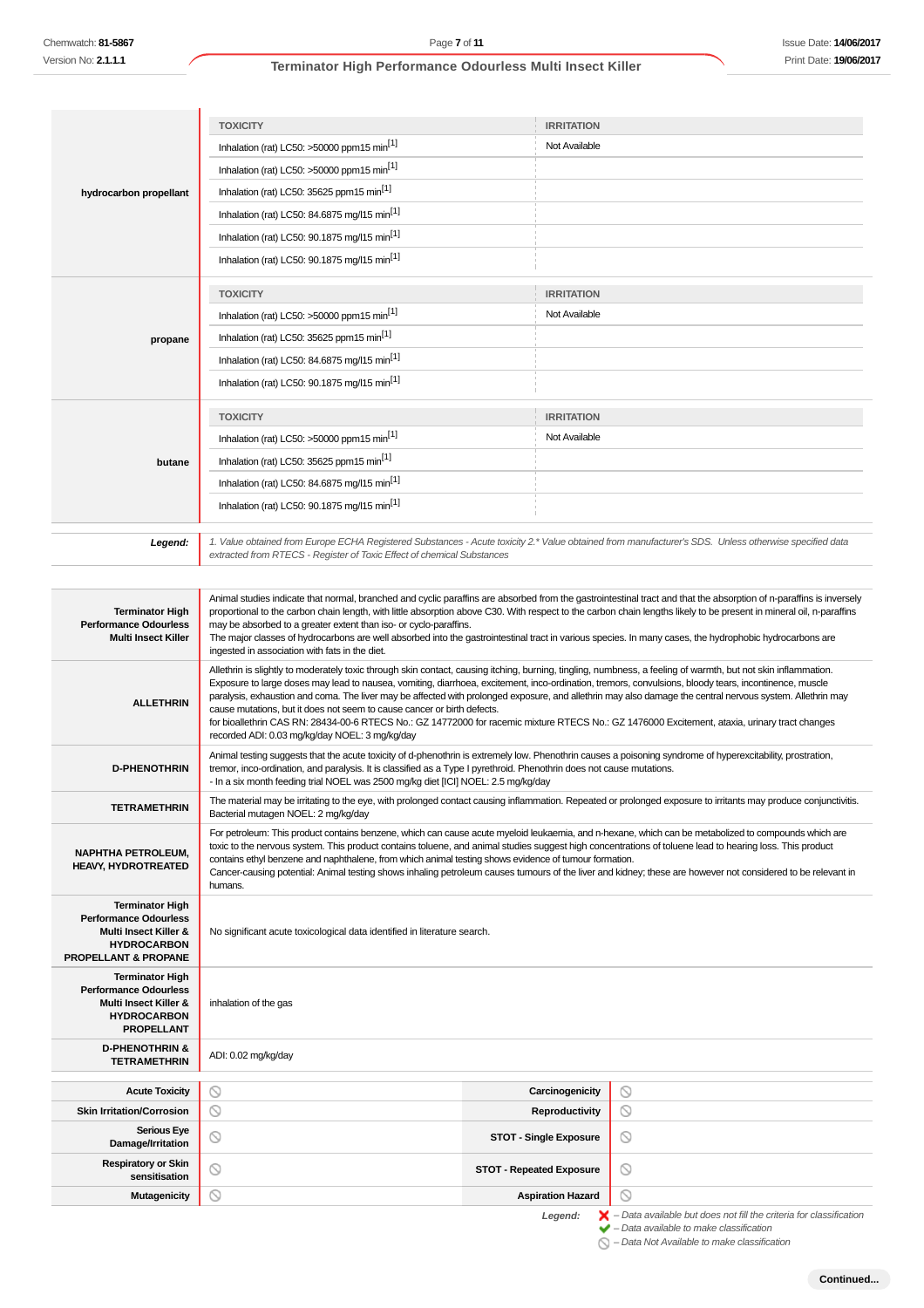## **SECTION 12 ECOLOGICAL INFORMATION**

#### **Toxicity**

| <b>Terminator High</b>                                     | <b>ENDPOINT</b>   | <b>TEST DURATION (HR)</b> | <b>SPECIES</b>                                                                                                                                      | VALUE             | <b>SOURCE</b>     |
|------------------------------------------------------------|-------------------|---------------------------|-----------------------------------------------------------------------------------------------------------------------------------------------------|-------------------|-------------------|
| <b>Performance Odourless</b><br><b>Multi Insect Killer</b> | Not<br>Applicable | Not Applicable            | Not Applicable                                                                                                                                      | Not<br>Applicable | Not<br>Applicable |
|                                                            | <b>ENDPOINT</b>   | <b>TEST DURATION (HR)</b> | <b>SPECIES</b>                                                                                                                                      | VALUE             | <b>SOURCE</b>     |
|                                                            | <b>LC50</b>       | 96                        | Fish                                                                                                                                                | $0.0026$ mg/L     | $\overline{4}$    |
| allethrin                                                  | <b>EC50</b>       | 48                        | Crustacea                                                                                                                                           | $0.021$ mg/L      | $\overline{4}$    |
|                                                            | EC50              | 96                        | Algae or other aquatic plants                                                                                                                       | $0.054$ mg/L      | 3                 |
|                                                            | <b>ENDPOINT</b>   | <b>TEST DURATION (HR)</b> | <b>SPECIES</b>                                                                                                                                      | VALUE             | <b>SOURCE</b>     |
|                                                            | <b>LC50</b>       | 96                        | Fish                                                                                                                                                | 0.0014mg/L        | 4                 |
|                                                            | <b>EC50</b>       | 48                        | Crustacea                                                                                                                                           | 0.0071mg/L        | 4                 |
| d-phenothrin                                               | <b>EC50</b>       | 96                        | Algae or other aquatic plants                                                                                                                       | $0.005$ mg/L      | 3                 |
|                                                            | <b>BCF</b>        | 336                       | Fish                                                                                                                                                | 0.0034mg/L        | 4                 |
|                                                            | <b>NOEC</b>       | 48                        | Crustacea                                                                                                                                           | 0.0017mg/L        | 4                 |
|                                                            | <b>ENDPOINT</b>   | <b>TEST DURATION (HR)</b> | <b>SPECIES</b>                                                                                                                                      | VALUE             | <b>SOURCE</b>     |
|                                                            | <b>LC50</b>       | 96                        | Fish                                                                                                                                                | 0.0037mg/L        | 4                 |
| tetramethrin                                               | EC50              | 48                        | Crustacea                                                                                                                                           | $0.045$ mg/L      | 4                 |
|                                                            | <b>EC50</b>       | 96                        | Algae or other aquatic plants                                                                                                                       | $0.235$ mg/L      | 3                 |
|                                                            | <b>ENDPOINT</b>   | <b>TEST DURATION (HR)</b> | <b>SPECIES</b>                                                                                                                                      | VALUE             | <b>SOURCE</b>     |
| naphtha petroleum, heavy,<br>hydrotreated                  | Not<br>Applicable | Not Applicable            | Not Applicable                                                                                                                                      | Not<br>Applicable | Not<br>Applicable |
|                                                            | <b>ENDPOINT</b>   | <b>TEST DURATION (HR)</b> | <b>SPECIES</b>                                                                                                                                      | VALUE             | <b>SOURCE</b>     |
| hydrocarbon propellant                                     | Not<br>Applicable | Not Applicable            | Not Applicable                                                                                                                                      | Not<br>Applicable | Not<br>Applicable |
| propane                                                    | <b>ENDPOINT</b>   | <b>TEST DURATION (HR)</b> | <b>SPECIES</b>                                                                                                                                      | VALUE             | <b>SOURCE</b>     |
|                                                            | LC50              | 96                        | Fish                                                                                                                                                | 10.307mg/L        | 3                 |
|                                                            | EC50              | 96                        | Algae or other aquatic plants                                                                                                                       | 32.252mg/L        | 3                 |
|                                                            | <b>ENDPOINT</b>   | <b>TEST DURATION (HR)</b> | <b>SPECIES</b>                                                                                                                                      | VALUE             | <b>SOURCE</b>     |
| butane                                                     | LC50              | 96                        | Fish                                                                                                                                                | 5.862mg/L         | 3                 |
|                                                            | <b>EC50</b>       | 96                        | Algae or other aquatic plants                                                                                                                       | 15.346mg/L        | 3                 |
| Legend:                                                    |                   |                           | Extracted from 1. IUCLID Toxicity Data 2. Europe ECHA Registered Substances - Ecotoxicological Information - Aquatic Toxicity 3. EPIWIN Suite V3.12 |                   |                   |

13.12 Extracted from 1. IUCLID Toxicity Data 2. Europe ECHA Registered Substances - Ecotoxicological Information - Aquatic Toxicity 3. EPIWIN Suite V3.12<br>QSAR) - Aquatic Toxicity Data (Estimated) 4. US EPA, Ecotox database (Japan) - Bioconcentration Data 7. METI (Japan) - Bioconcentration Data 8. Vendor Data

Toxic to aquatic organisms, may cause long-term adverse effects in the aquatic environment.

Do NOT allow product to come in contact with surface waters or to intertidal areas below the mean high water mark. Do not contaminate water when cleaning equipment or disposing of equipment wash-waters

Wastes resulting from use of the product must be disposed of on site or at approved waste sites.

For Petroleum Hydrocarbon Gases:

Environmental Fate: Petroleum hydrocarbon gases are primarily produced in petroleum refineries, or in gas plants that separate natural gas and natural gas liquids. This category contains 99 petroleum hydrocarbon gas substances, the majority of which never reach the consumer. Petroleum hydrocarbon gases do not contain inorganic compounds, (e.g. hydrogen sulfide, ammonia, and carbon monoxide), other than asphyxiant gases; the low molecular weight hydrocarbon molecules are primarily responsible for the hazard associated with these gases.

Atmospheric Fate: All components of these gases will evaporate to the air where interaction with hydroxyl radicals is an important fate process.

For synthetic pyrethroids:

Environmental Fate: Synthetic pyrethroids are examples of optimised insecticidal activity, selectivity and tailored environmental persistence. Through modifications of both acid and alcohol portions of the ester, compounds of desired residual activity have been synthesised whilst maintaining a biodegradable ester linkage. While these compounds are generally very toxic to crustaceans and fish in laboratory bio assays, under field conditions, the residues are tightly bound in sediment, and ingested residues are readily metabolised, resulting in their toxicity in natural systems generally being less than laboratory test data might indicate. They are generally non-persistent in the environment, as pyrethroid concentrations decrease rapidly due to sorption to sediment, suspended particles and plants.

Substances containing unsaturated carbons are ubiquitous in indoor environments. They result from many sources (see below). Most are reactive with environmental ozone and many produce stable products which are thought to adversely affect human health.The potential for surfaces in an enclosed space to facilitate reactions should be considered.

Source of unsaturated substances Unsaturated substances (Reactive Emissions) Major Stable Products produced following reaction with ozone.

For Isobutene (Refrigerant Gas): Koc: 35, (estimated); Henry�s Law Constant: 4.08 atm-cu m/mole; Vapor Pressure: 2611 mm Hg @ 25 deg C; BCF: 74, (estimated).

Atmospheric Fate: Isobutane is a gas at ordinary temperatures. The substance is highly flammable and explosive. It is degraded in the atmosphere by reactions with hydroxyl radicals; the half-life for this reaction in air is 6.9 days.

For Propane: Koc 460. log

Kow 2.36.

Henry's Law constant of 7.07x10-1 atm-cu m/mole, derived from its vapour pressure, 7150 mm Hg, and water solubility, 62.4 mg/L. Estimated BCF: 13.1.

**DO NOT** discharge into sewer or waterways.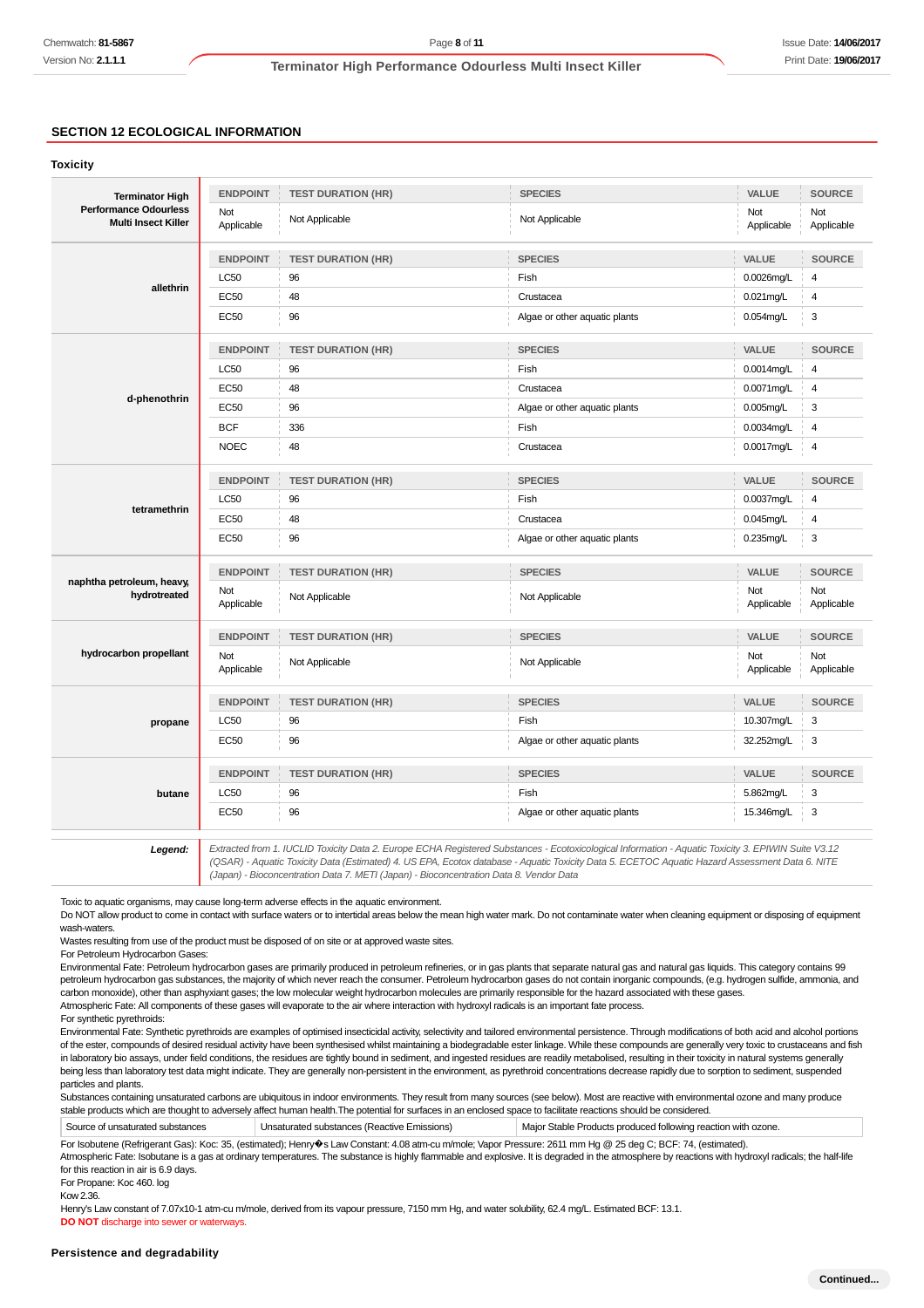Version No: **2.1.1.1**

## **Terminator High Performance Odourless Multi Insect Killer**

| Ingredient   | Persistence: Water/Soil | Persistence: Air |
|--------------|-------------------------|------------------|
| allethrin    | <b>HIGH</b>             | HIGH             |
| d-phenothrin | <b>HIGH</b>             | <b>HIGH</b>      |
| tetramethrin | <b>HIGH</b>             | <b>HIGH</b>      |
| propane      | LOW                     | LOW              |
| butane       | LOW                     | <b>LOW</b>       |

## **Bioaccumulative potential**

| Ingredient   | <b>Bioaccumulation</b>      |
|--------------|-----------------------------|
| allethrin    | $HIGH (LogKOW = 4.78)$      |
| d-phenothrin | LOW (LogKOW = $7.5367$ )    |
| tetramethrin | MEDIUM (LogKOW = $4.3671$ ) |
| propane      | LOW (LogKOW = $2.36$ )      |
| butane       | LOW (LogKOW = $2.89$ )      |

## **Mobility in soil**

| Ingredient   | <b>Mobility</b>       |
|--------------|-----------------------|
| allethrin    | LOW ( $KOC = 3076$ )  |
| d-phenothrin | $LOW (KOC = 178400)$  |
| tetramethrin | LOW ( $KOC = 3533$ )  |
| propane      | LOW ( $KOC = 23.74$ ) |
| butane       | LOW ( $KOC = 43.79$ ) |

## **SECTION 13 DISPOSAL CONSIDERATIONS**

## **Waste treatment methods**

| <b>Product / Packaging</b><br>disposal | ► DO NOT allow wash water from cleaning or process equipment to enter drains.<br>It may be necessary to collect all wash water for treatment before disposal.<br>In all cases disposal to sewer may be subject to local laws and requlations and these should be considered first.<br>Where in doubt contact the responsible authority.<br>Consult State Land Waste Management Authority for disposal.<br>Discharge contents of damaged aerosol cans at an approved site.<br>Allow small quantities to evaporate.<br>DO NOT incinerate or puncture aerosol cans. |
|----------------------------------------|------------------------------------------------------------------------------------------------------------------------------------------------------------------------------------------------------------------------------------------------------------------------------------------------------------------------------------------------------------------------------------------------------------------------------------------------------------------------------------------------------------------------------------------------------------------|
|----------------------------------------|------------------------------------------------------------------------------------------------------------------------------------------------------------------------------------------------------------------------------------------------------------------------------------------------------------------------------------------------------------------------------------------------------------------------------------------------------------------------------------------------------------------------------------------------------------------|

## **SECTION 14 TRANSPORT INFORMATION**

| <b>Labels Required</b>          |                                                                        |
|---------------------------------|------------------------------------------------------------------------|
|                                 |                                                                        |
| <b>Marine Pollutant</b>         |                                                                        |
| <b>HAZCHEM</b>                  | Not Applicable                                                         |
| Land transport (ADG)            |                                                                        |
| <b>UN number</b>                | 1950                                                                   |
| UN proper shipping name         | <b>AEROSOLS</b>                                                        |
| Transport hazard class(es)      | 2.1<br>Class<br>Not Applicable<br>Subrisk                              |
| Packing group                   | Not Applicable                                                         |
| <b>Environmental hazard</b>     | Not Applicable                                                         |
| Special precautions for user    | Special provisions<br>63 190 277 327 344<br>Limited quantity<br>1000ml |
| Air transport (ICAO-IATA / DGR) |                                                                        |
| <b>UN number</b>                | 1950                                                                   |
| UN proper shipping name         | Aerosols, flammable; Aerosols, flammable (engine starting fluid)       |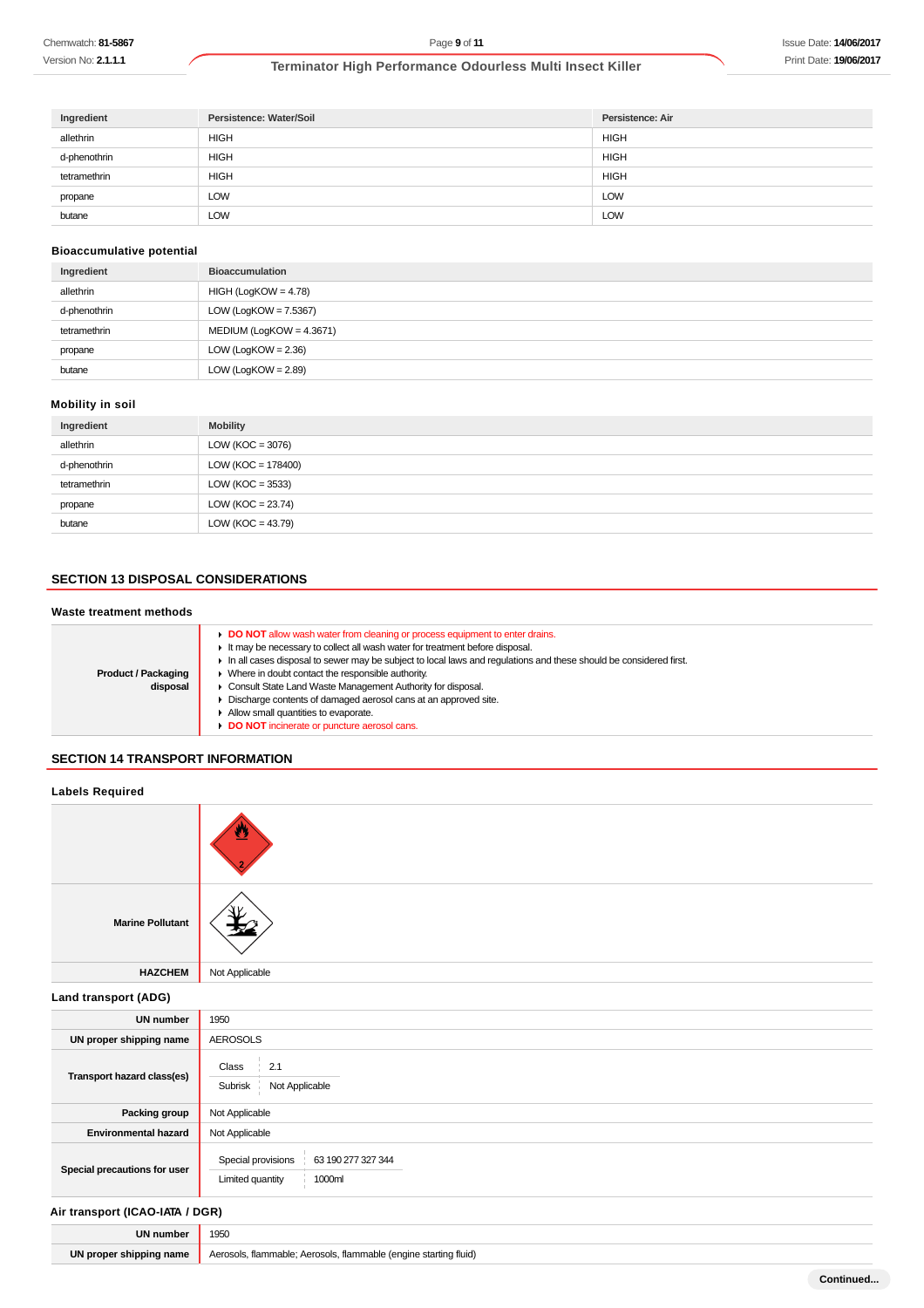|                              | <b>ICAO/IATA Class</b><br>2.1                             |                              |
|------------------------------|-----------------------------------------------------------|------------------------------|
| Transport hazard class(es)   | <b>ICAO / IATA Subrisk</b><br>Not Applicable              |                              |
|                              | <b>ERG Code</b><br>10 <sub>L</sub>                        |                              |
| Packing group                | Not Applicable                                            |                              |
| <b>Environmental hazard</b>  | Not Applicable                                            |                              |
| Special precautions for user | Special provisions                                        | A145A167A802; A1A145A167A802 |
|                              | Cargo Only Packing Instructions                           | 203                          |
|                              | Cargo Only Maximum Qty / Pack                             | 150 kg                       |
|                              | Passenger and Cargo Packing Instructions                  | 203; Forbidden               |
|                              | Passenger and Cargo Maximum Qty / Pack                    | 75 kg; Forbidden             |
|                              | Passenger and Cargo Limited Quantity Packing Instructions | Y203; Forbidden              |
|                              | Passenger and Cargo Limited Maximum Qty / Pack            | 30 kg G; Forbidden           |

#### **Sea transport (IMDG-Code / GGVSee)**

 $\overline{\phantom{a}}$ 

| <b>UN number</b>             | 1950                                                                 |                                                    |  |  |
|------------------------------|----------------------------------------------------------------------|----------------------------------------------------|--|--|
| UN proper shipping name      | <b>AEROSOLS</b>                                                      |                                                    |  |  |
| Transport hazard class(es)   | <b>IMDG Class</b><br>2.1<br><b>IMDG Subrisk</b><br>Not Applicable    |                                                    |  |  |
| Packing group                | Not Applicable                                                       |                                                    |  |  |
| <b>Environmental hazard</b>  | <b>Marine Pollutant</b>                                              |                                                    |  |  |
| Special precautions for user | <b>EMS Number</b><br>Special provisions<br><b>Limited Quantities</b> | $F-D, S-U$<br>63 190 277 327 344 381 959<br>1000ml |  |  |

## **Transport in bulk according to Annex II of MARPOL and the IBC code**

Not Applicable

## **SECTION 15 REGULATORY INFORMATION**

China - IECSC Y

## **Safety, health and environmental regulations / legislation specific for the substance or mixture**

|                                                                        | ALLETHRIN(584-79-2) IS FOUND ON THE FOLLOWING REGULATORY LISTS                                                             |                                                                                                                              |
|------------------------------------------------------------------------|----------------------------------------------------------------------------------------------------------------------------|------------------------------------------------------------------------------------------------------------------------------|
| Australia Hazardous Substances Information System - Consolidated Lists |                                                                                                                            | Australia Inventory of Chemical Substances (AICS)                                                                            |
|                                                                        | D-PHENOTHRIN(51186-88-0) IS FOUND ON THE FOLLOWING REGULATORY LISTS                                                        |                                                                                                                              |
| Australia Hazardous Substances Information System - Consolidated Lists |                                                                                                                            | Australia Inventory of Chemical Substances (AICS)                                                                            |
| TETRAMETHRIN(7696-12-0) IS FOUND ON THE FOLLOWING REGULATORY LISTS     |                                                                                                                            |                                                                                                                              |
|                                                                        | Australia Hazardous Substances Information System - Consolidated Lists                                                     | Australia Inventory of Chemical Substances (AICS)                                                                            |
|                                                                        | NAPHTHA PETROLEUM, HEAVY, HYDROTREATED(64742-48-9.) IS FOUND ON THE FOLLOWING REGULATORY LISTS                             |                                                                                                                              |
| Australia Exposure Standards                                           |                                                                                                                            | Australia Inventory of Chemical Substances (AICS)                                                                            |
| Australia Hazardous Substances Information System - Consolidated Lists |                                                                                                                            | International Agency for Research on Cancer (IARC) - Agents Classified by the IARC<br>Monographs                             |
|                                                                        | HYDROCARBON PROPELLANT(68476-85-7.) IS FOUND ON THE FOLLOWING REGULATORY LISTS                                             |                                                                                                                              |
| Australia Exposure Standards                                           |                                                                                                                            | Australia Inventory of Chemical Substances (AICS)                                                                            |
| Australia Hazardous Substances Information System - Consolidated Lists |                                                                                                                            | International Air Transport Association (IATA) Dangerous Goods Regulations - Prohibited List<br>Passenger and Cargo Aircraft |
|                                                                        | PROPANE(74-98-6) IS FOUND ON THE FOLLOWING REGULATORY LISTS                                                                |                                                                                                                              |
| Australia Exposure Standards                                           |                                                                                                                            | Australia Inventory of Chemical Substances (AICS)                                                                            |
| Australia Hazardous Substances Information System - Consolidated Lists |                                                                                                                            | International Air Transport Association (IATA) Dangerous Goods Regulations - Prohibited List<br>Passenger and Cargo Aircraft |
|                                                                        | BUTANE(106-97-8.) IS FOUND ON THE FOLLOWING REGULATORY LISTS                                                               |                                                                                                                              |
| Australia Exposure Standards                                           |                                                                                                                            | Australia Inventory of Chemical Substances (AICS)                                                                            |
| Australia Hazardous Substances Information System - Consolidated Lists |                                                                                                                            | International Air Transport Association (IATA) Dangerous Goods Regulations - Prohibited List<br>Passenger and Cargo Aircraft |
| <b>National Inventory</b>                                              | <b>Status</b>                                                                                                              |                                                                                                                              |
| Australia - AICS                                                       | Y                                                                                                                          |                                                                                                                              |
| Canada - DSL                                                           | N (tetramethrin; d-phenothrin)                                                                                             |                                                                                                                              |
| Canada - NDSL                                                          | N (butane; allethrin; hydrocarbon propellant; naphtha petroleum, heavy, hydrotreated; tetramethrin; propane; d-phenothrin) |                                                                                                                              |